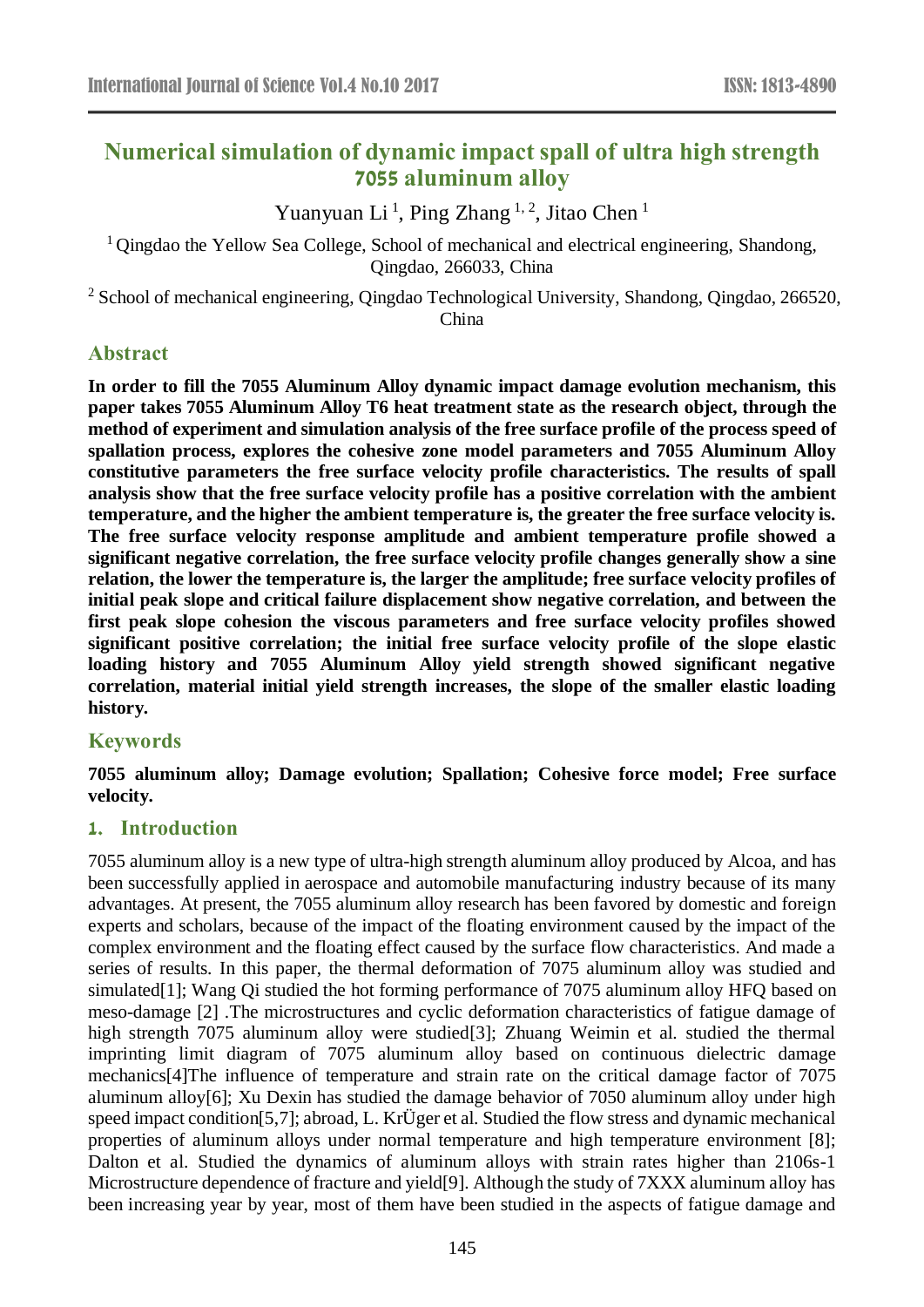damage factor. The research on dynamic impact stratification of 7055 aluminum alloy is still few. Therefore, in this paper, The study on the response characteristics of the free surface velocity profile under different factors is proved by the method of experiment and simulation, which is of great significance for the study of the damage evolution of 7055 aluminum alloy.

### **2. layering model**

Stratification is a theoretical model that describes the rapid nucleation, growth and penetration of materials. Cracking process with the damage, therefore, describe the material spalling phenomenon is mostly based on material damage to analyze. There are many models that describe material damage, the most common being the Johnson model and the NAG model, but the above two models largely ignore the effects of thermo-mechanical coupling [10]. However, the cohesive force model can make up for the above defects. Therefore, this paper will use the method of cohesion model to analyze the spallation of 7055 aluminum alloy by dynamic impact.

Figure 1 is a model of the cohesion model established in this paper. In order to simplify the calculation, this paper will select a small part of the sample area to study, and define the length of the bullets and target ratio of 1: 2.



Figure 1 Cohesive force model

The material properties are the key to the numerical analysis. The definition of the material properties in the numerical analysis is defined according to the J-C equation. The J-C constitutive attribute of the 7055 aluminum alloy is shown in (1).

$$
\overline{\sigma} = (542.24 + 273\epsilon^{0.194})(1 + 0.136\ln(\frac{\dot{\varepsilon}}{\dot{\varepsilon}_0})) (1 - (\frac{T - T_{\text{mom}}}{T_{\text{mel}} - T_{\text{mom}}})^{0.271})
$$
(1)

## **3. Analysis of layer cleavage process**

#### **3.1 Analysis of free surface velocity profile**

Figure 2 shows the experimental and simulated values of free surface velocity profiles of 7055 aluminum alloys at different temperatures. It can be seen from Fig. 2 that the free surface velocity profile of 7055 aluminum alloy exhibits a high consistency with the experimental value and the simulated value at each temperature. At the same time, it can be seen that the free surface velocity profile and the ambient temperature The higher the ambient temperature, the greater the free surface velocity. The response amplitude of the free surface velocity profile shows a significant negative correlation with the ambient temperature. The change of the free surface velocity profile shows a significant change in the relationship between the positive temperature and the ambient temperature [11].

Fig. 3 shows the response time chart of the cohesive stress and the free surface velocity profile of the layered region. It can be seen from Fig. 3 that the spallation process of 7055 aluminum alloy material can be divided into five stages, namely, elastoplastic loading stage, complete shaping loading stage, shaping compression unloading stage, tensile loading stage and tensile unloading Stage [12]. In the elastoplastic loading stage, the free surface of the specimen is rapidly increasing due to the influence of the forward wave of the impact load. The time of the 7055 aluminum alloy in the process of full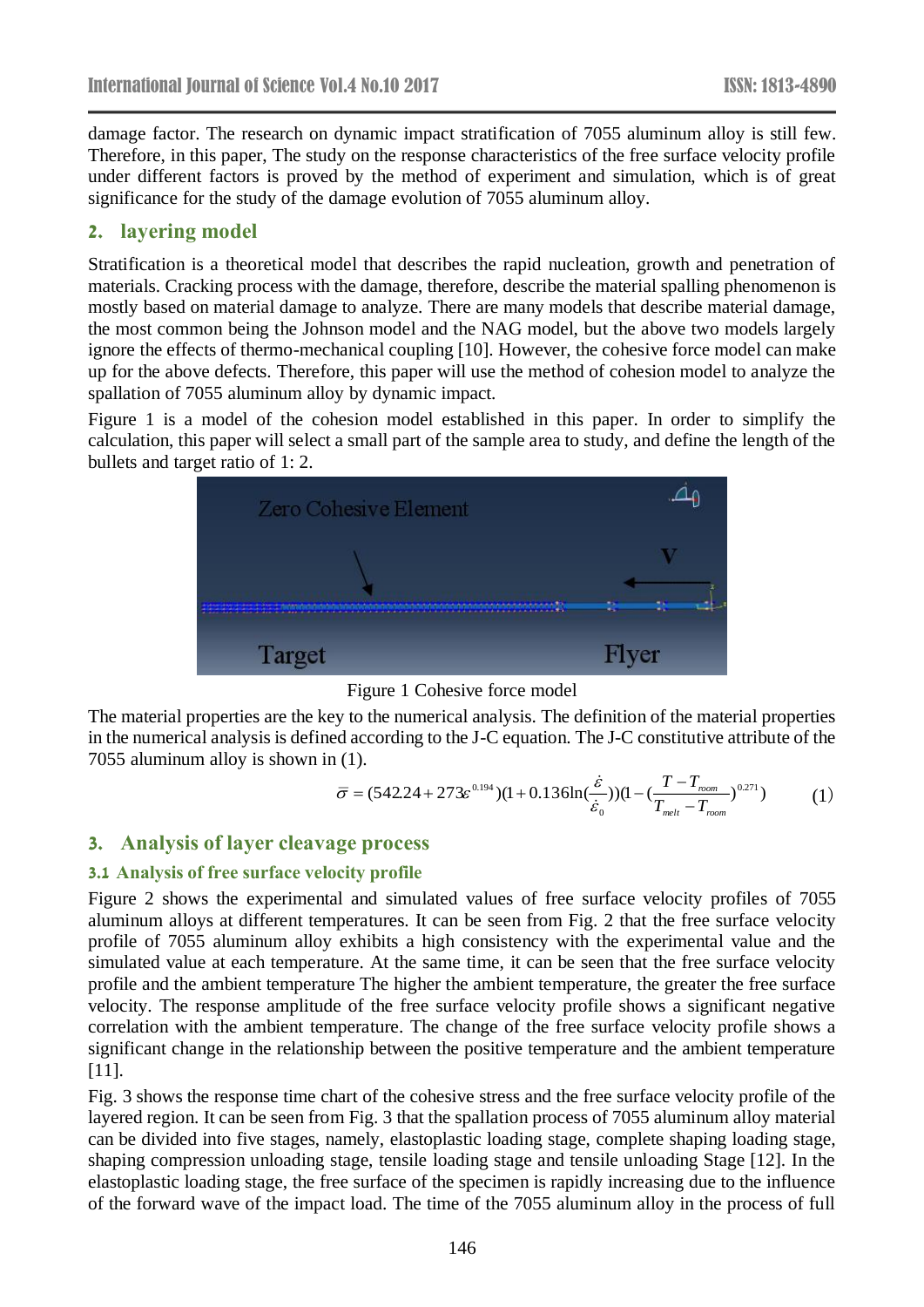shaping loading is mainly due to the yield deformation. The cohesive stress of the free surface in the unloading stage shows a tendency to decrease obviously. The reason is that the surface reflected wave of the bullet is interfering with the sparse wave reflected from the surface of the specimen, and the partial reflection is carried out. The cohesive stress changes from negative to zero. During the tensile unloading stage, the cohesive stress of the 7055 aluminum alloy material begins to decrease, and when it is reduced to zero, the damage process of the material ends.







#### **3.2 Effect of cohesion model parameters on free surface velocity profile**

The cohesive force model has many parameters, and the influence of different parameters on the free surface velocity profile of the spalling process is different. Considering the influence of cohesion strength, critical failure displacement and cohesive force viscosity parameters on the spallation, Therefore, this paper chooses the above three parameters to study, in order to exclude thermal interference, the selected ambient temperature is 360 ℃.

Figure 4 depicts the influence of cohesive force on the free surface velocity profile. It can be seen from Fig. 4 that the cohesive force has little effect on the free surface velocity profile when the response time is less than 0.9 s. When the free surface response time is more than 1.8 s, the free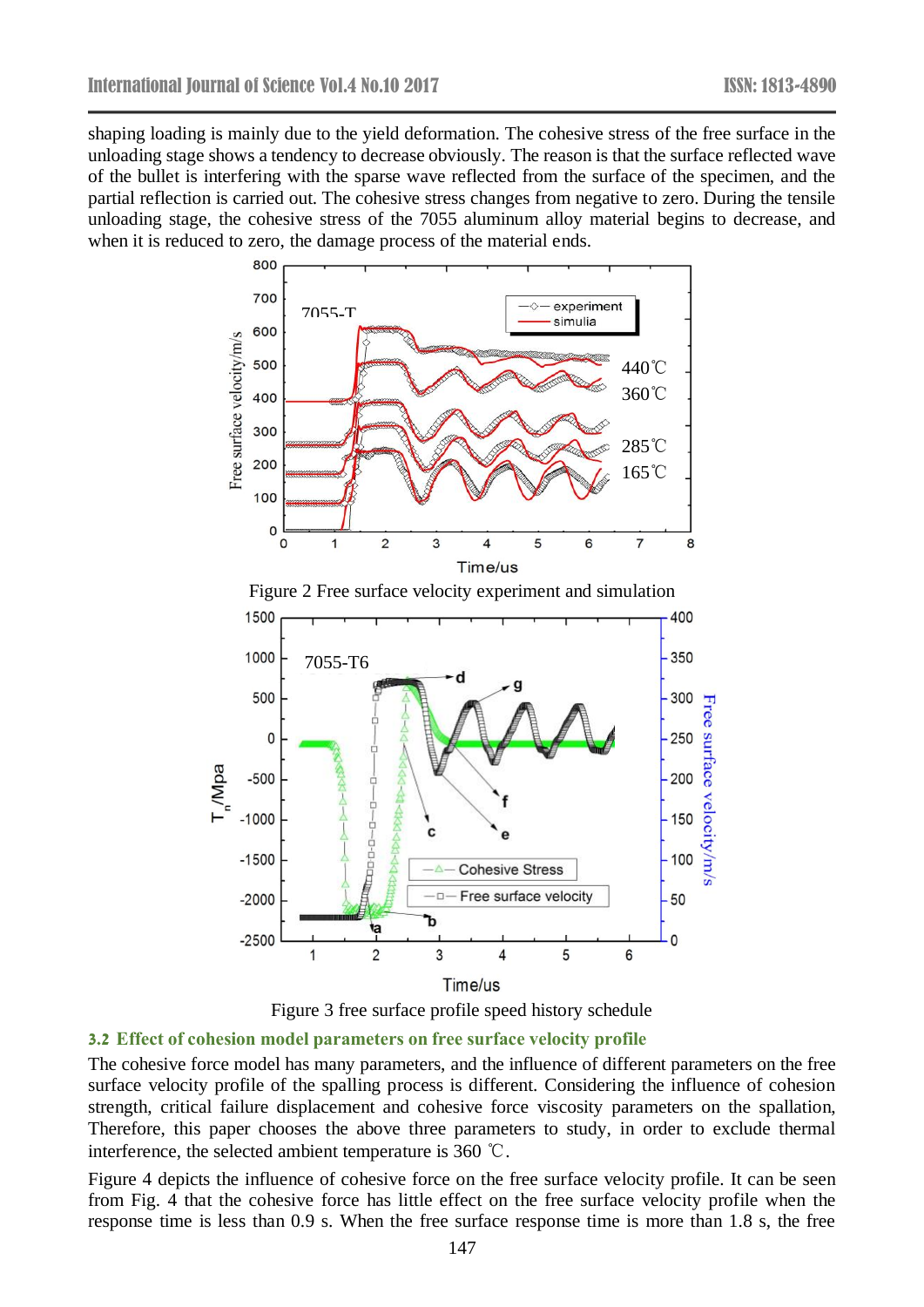surface velocity profile shows a tendency to change, The higher the cohesive strength, the greater the amplitude of the free surface velocity.



Figure 4 Effect of cohesive strength on free surface profile velocity

Figure 5 shows the effect of critical failure displacement on free surface velocity. According to Fig. 5, it can be seen that the free surface velocity is negatively correlated with the critical failure displacement, the greater the critical failure displacement is, the smaller the free surface profile velocity is.

Figure 6 shows the effect of cohesive viscosity parameters on free surface velocity. It can be seen from Fig. 6 that the influence of cohesive viscosity parameters on free surface profile velocity is basically the same. However, the cohesive force viscosity parameter has a positive correlation with the free surface profile velocity. The greater the cohesive force viscosity parameter is, the greater the free surface profile velocity [13].

Compared with Fig. 5 and Fig. 6, it can be seen that the first peak slope of the free surface velocity profile is negatively correlated with the critical failure displacement, and there is a significant positive correlation between the cohesive viscosity parameter and the first peak slope of the free surface velocity profile The amount of fracture release is affected by the critical failure displacement and the cohesive viscosity parameter.

#### **3.3 Effect of Material Constituents on Historical Characteristics of Free Surface Velocity Profile**

7055 aluminum alloy mechanical properties and its temperature changes have a corresponding relationship between the temperature changes at the same time caused by changes in the microstructure of the material, the material received impact load will produce a certain degree of damage. Often damage evolution is the focus of stratification analysis, and often ignores the effect of elastoplasticity on the history of free surface velocity profile. The constitutive equation of the material is a physical model describing the properties of the material, which reflects the change of temperature, stress and strain. Therefore, it is very important to analyze the influence of material constitutive on the free surface velocity profile in the process of spalling.

Figure 7 shows the relationship between the initial yield strength and the free surface velocity profile. According to Fig. 7, it can be found that the slope of the historical elastic loading of the free surface velocity profile is negatively correlated with the initial yield strength of the 7055 aluminum alloy. The greater the initial yield strength of the material, the smaller the slope of the historical elastic loading.

Figure 8 shows the experimental and simulated values of the dynamic impact stratification process of 7055 aluminum alloy at different temperatures. It can be seen from Fig. 8 that the experimental value and the simulated value of the historical elastic loading slope of the free surface velocity profile at the same temperature are highly consistent, and the higher the temperature, the more the consistency of the historical elastic loading slope of the free surface velocity profile High, elastic.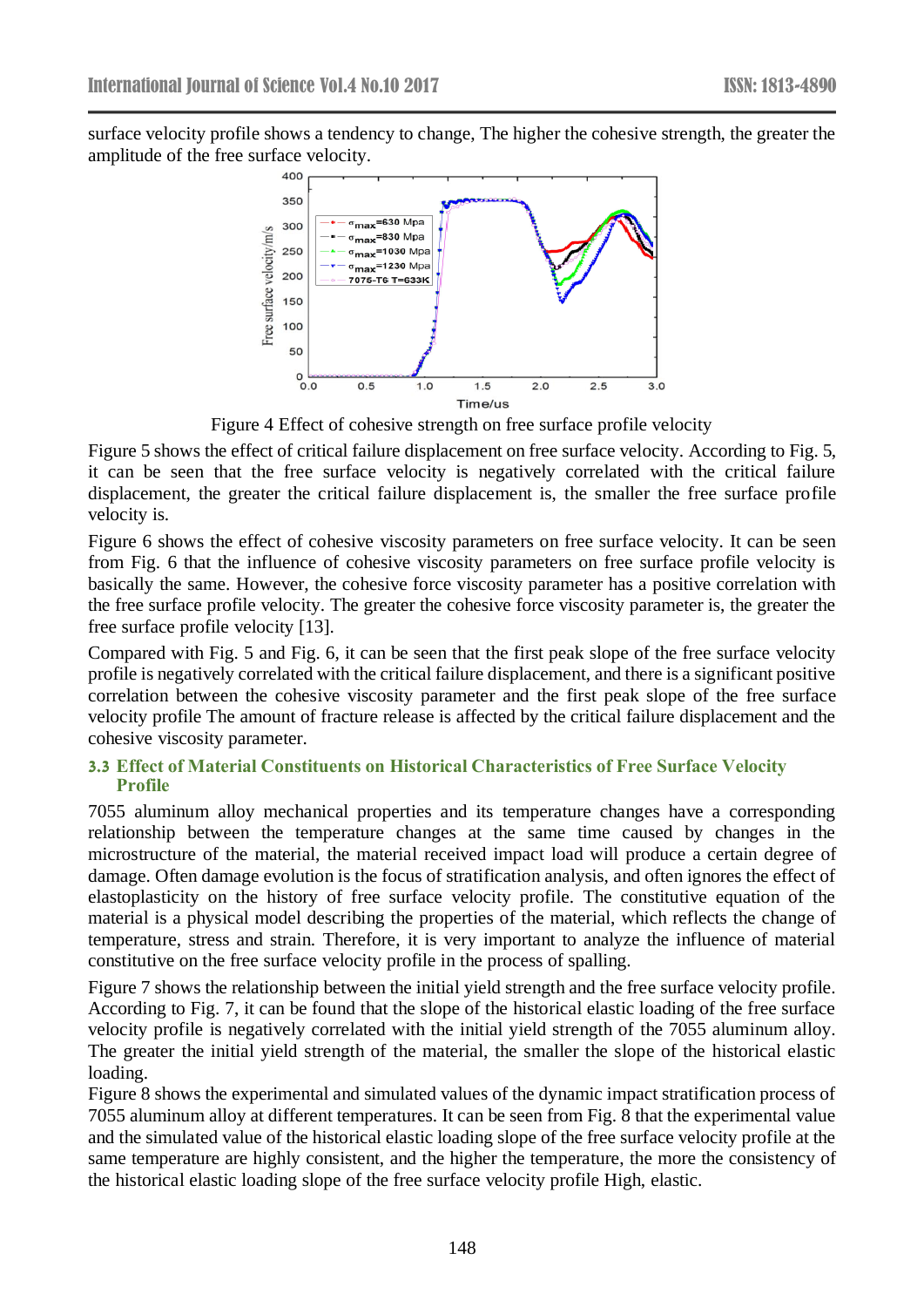

Fig.5 Effect of critical failure displacement on free surface profile velocity



Fig.6 Effect of cohesive viscosity parameter on free surface profile velocity



Fig.7 Effect of initial yield strength on free surface velocity profile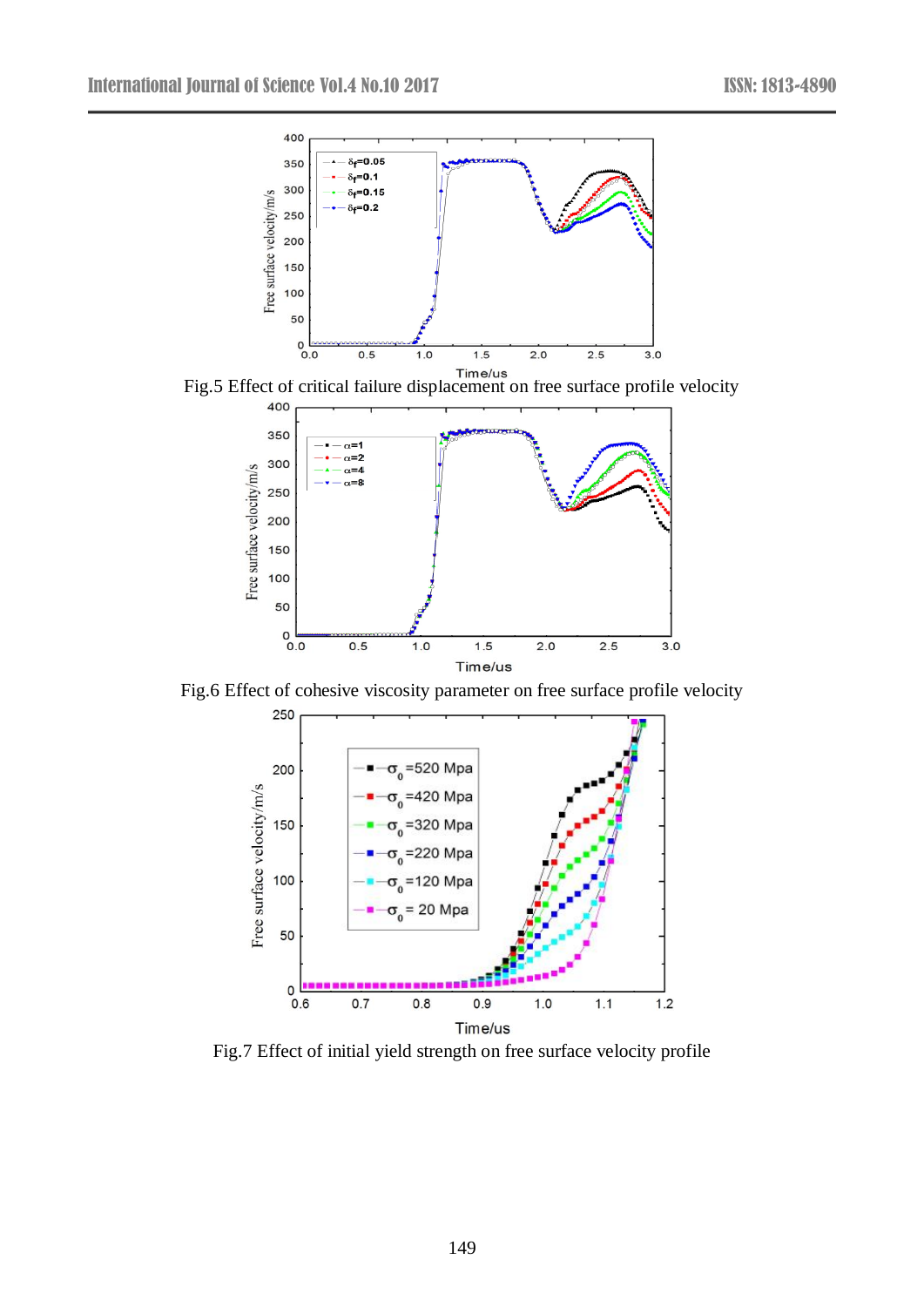

Figure 8 Comparison of thermal simulation results at different temperatures

Figure 9 depicts the correlation between the yield stress of the material and the free surface velocity profile. It can be seen from Fig. 9 that there is a significant negative correlation between the initial peak and the yield stress of the torsional wave of the cracked free surface velocity profile, and the greater the yield stress is, the smaller the initial peak of the free-surface velocity profile , And the change of yield stress plays a major role in the material after the damage evolution.



Fig. 9 Correlation between yield stress and free surface profile velocity

#### **4. Conclusion**

(1) The crack strength changes with the change of the ambient temperature. The numerical analysis shows that the size of the free surface profile is affected by the strength of the cohesive force, and the velocity of the free surface profile and the cohesive force are significantly And the trend is linearly increased.